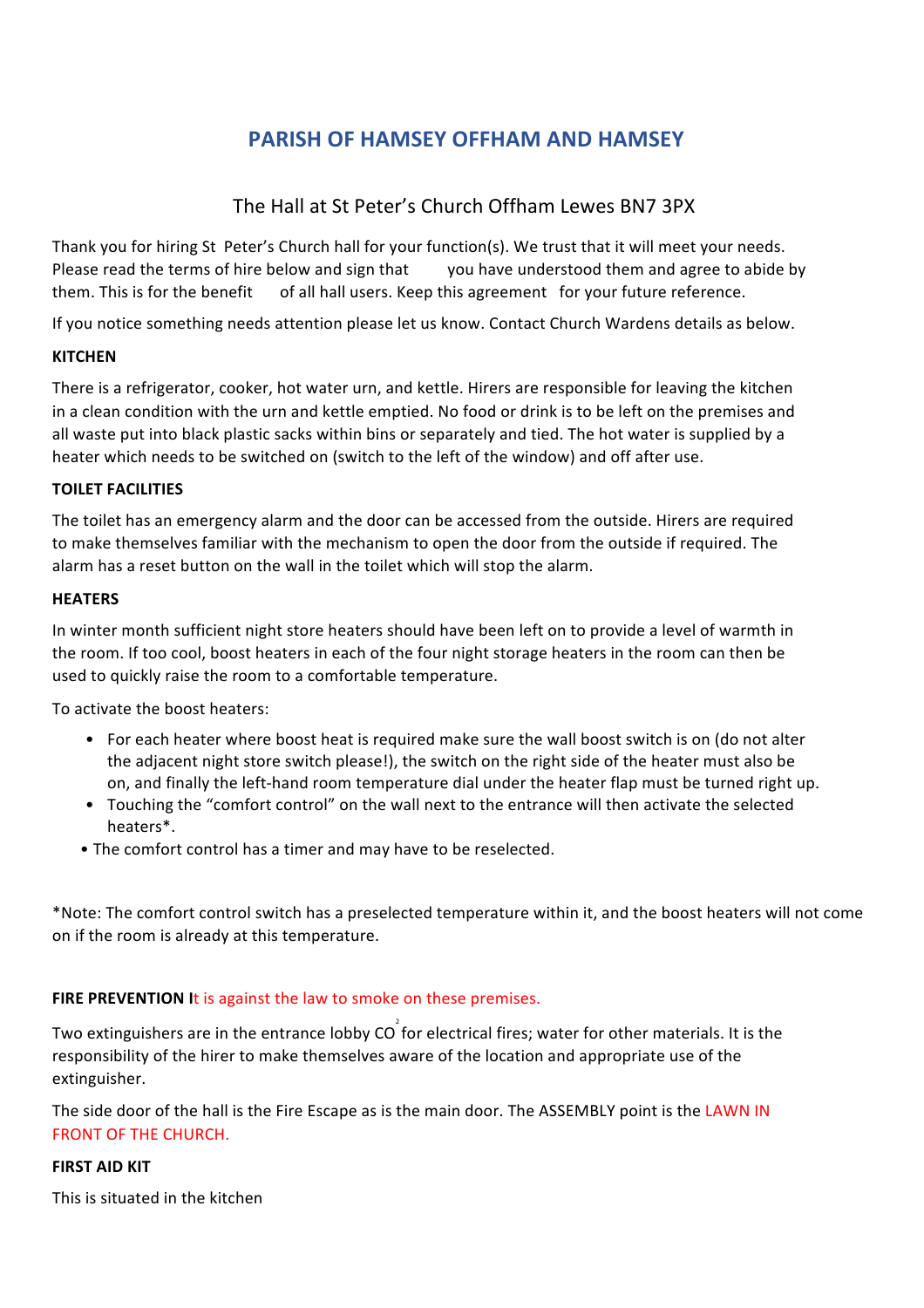# In an emergency contact the services 999 and give the reference 'Hall beside the church (St Peter) BN7 3PX'

Hirers are reminded that they are responsible for any accident or injury arising out of the activity for which they have booked the premises. It is the responsibility of the hirer to ensure that the premises are safe for the purposes for which they intend to use them.

Hirers are required to complete details of any accident or incident occurring during their occupation of the premises which did or could give rise to injury, as soon as possible after the accident or incident but in any case, before the premises are vacated by the hirers after the event. A book is provided for this purpose and this is located in kitchen.

The following information should be recorded:

- 1 Name, address and telephone number of person(s) injured
- 2 Exact time and place of the occurrence
- 3 Detailed description of accident or incident, including a description of any apparatus or equipment involved
- 4 Name, address and telephone number of any witness(es) to the accident
- 5 Signed witness statements should be obtained if possible.
- 6 The hirer must notify the Hall Secretary, David Powell 07973 715034 jimtuba@hotmail.com; or the Church Warden 01273 890336 or The Rector Rev Anne Dunlop, The Rectory, Station Road, Plumpton Green, BN7 3BU 01273 890006 07929 571522 as soon as possible after the accident, but in any event within 24 hours. Any apparatus or equipment involved must be retained for inspection.

#### **Contacts:**

Hall Secretary, David Powell 07973 715034 jimtuba@hotmail.com

> Church Warden: 01273 890336

The Rector Rev Anne Dunlop 01273 890006/ 07929 571522